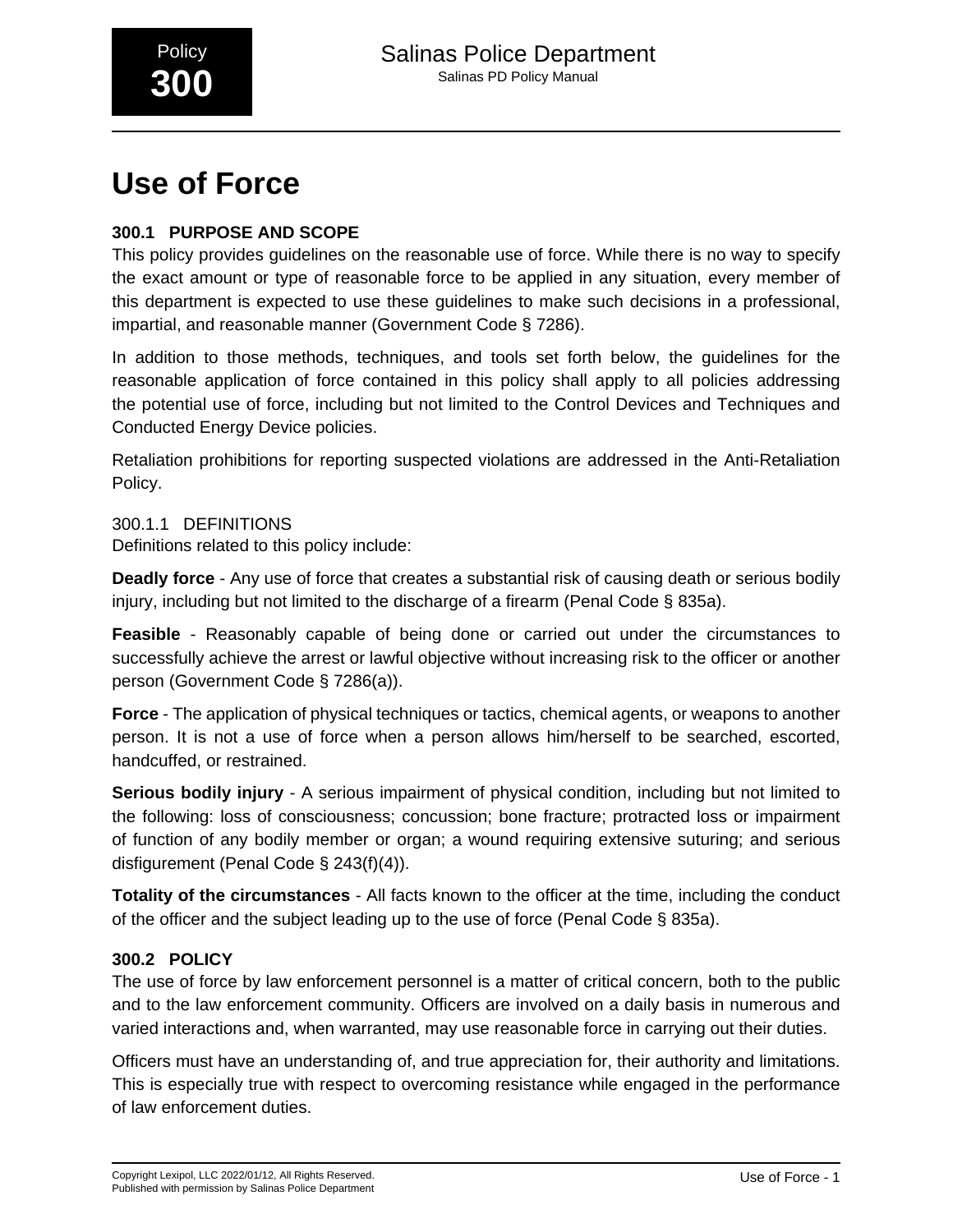# Salinas Police Department

Salinas PD Policy Manual

# Use of Force

The Department recognizes and respects the value of all human life and dignity without prejudice to anyone. Vesting officers with the authority to use reasonable force and to protect the public welfare requires monitoring, evaluation and a careful balancing of all interests.

# 300.2.1 FAIR AND UNBIASED USE OF FORCE

Officers are expected to carry out their duties, including the use of force, in a manner that is fair and unbiased (Government Code § 7286(b)). See the Bias-Based Policing Policy for additional guidance.

# 300.2.2 DUTY TO INTERCEDE

Any officer present and observing another law enforcement officer or an employee using force that is clearly beyond that which is necessary, as determined by an objectively reasonable officer under the circumstances, shall, when in a position to do so, intercede (as defined by Government Code § 7286) to prevent the use of unreasonable force.

When observing force used by a law enforcement officer, each officer should take into account the totality of the circumstances and the possibility that other law enforcement officers may have additional information regarding the threat posed by the subject (Government Code § 7286(b)).

# 300.2.3 FAILURE TO INTERCEDE

An officer who has received the required training on the duty to intercede and then fails to act to intercede when required by law, may be disciplined in the same manner as the officer who used force beyond that which is necessary (Government Code § 7286(b)).

# 300.2.4 DUTY TO REPORT EXCESSIVE FORCE

Any officer who observes a law enforcement officer or an employee use force that potentially exceeds what the officer reasonably believes to be necessary shall immediately report these observations to a supervisor (Government Code § 7286(b)).

As used in this subsection, "immediately" means as soon as it is safe and feasible to do so.

# **300.3 USE OF FORCE**

Officers shall use only that amount of force that reasonably appears necessary given the facts and totality of the circumstances known to or perceived by the officer at the time of the event to accomplish a legitimate law enforcement purpose (Penal Code § 835a).

The reasonableness of force will be judged from the perspective of a reasonable officer on the scene at the time of the incident. Any evaluation of reasonableness must allow for the fact that officers are often forced to make split-second decisions about the amount of force that reasonably appears necessary in a particular situation, with limited information and in circumstances that are tense, uncertain, and rapidly evolving.

Given that no policy can realistically predict every possible situation an officer might encounter, officers are entrusted to use well-reasoned discretion in determining the appropriate use of force in each incident. Officers may only use a level of force that they reasonably believe is proportional to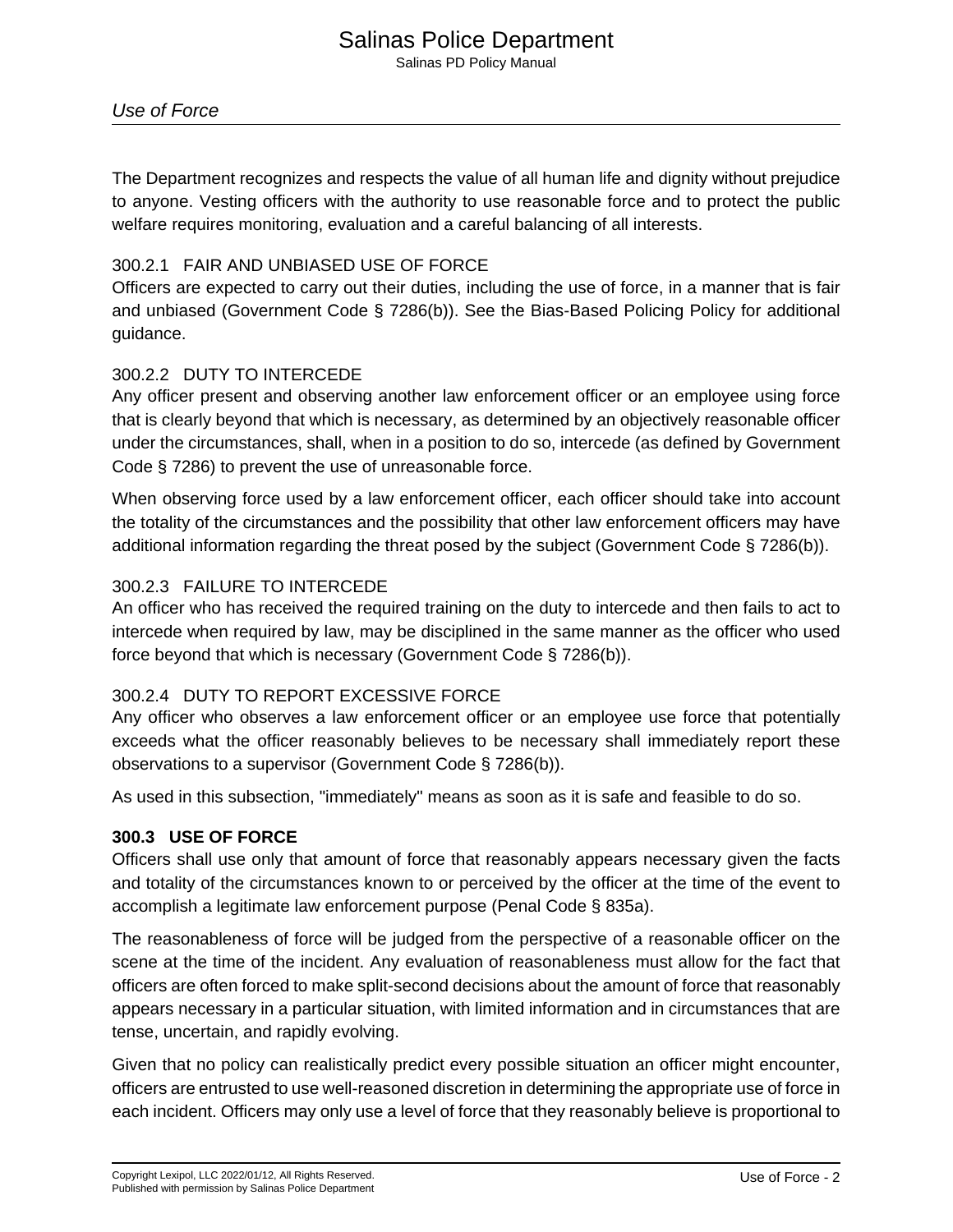Salinas PD Policy Manual

the seriousness of the suspected offense or the reasonably perceived level of actual or threatened resistance (Government Code § 7286(b)).

It is also recognized that circumstances may arise in which officers reasonably believe that it would be impractical or ineffective to use any of the approved or authorized tools, weapons, or methods provided by the Department. Officers may find it more effective or reasonable to improvise their response to rapidly unfolding conditions that they are confronting. In such circumstances, the use of any improvised device or method must nonetheless be objectively reasonable and utilized only to the degree that reasonably appears necessary to accomplish a legitimate law enforcement purpose.

While the ultimate objective of every law enforcement encounter is to avoid or minimize injury, nothing in this policy requires an officer to retreat or be exposed to possible physical injury before applying reasonable force.

# 300.3.1 ALTERNATIVE TACTICS - DE-ESCALATION

As time and circumstances reasonably permit, and when community and officer safety would not be compromised, officers should consider actions that may increase officer safety and may decrease the need for using force:

- (a) Summoning additional resources that are able to respond in a reasonably timely manner.
- (b) Formulating a plan with responding officers before entering an unstable situation that does not reasonably appear to require immediate intervention.
- (c) Employing other tactics that do not unreasonably increase officer jeopardy.

In addition, when reasonable, officers should evaluate the totality of circumstances presented at the time in each situation and, when feasible, consider and utilize reasonably available alternative tactics and techniques that may persuade an individual to voluntarily comply or may mitigate the need to use a higher level of force to resolve the situation before applying force (Government Code § 7286(b)). Such alternatives may include but are not limited to:

- (a) Attempts to de-escalate a situation.
- (b) If reasonably available, the use of crisis intervention techniques by properly trained personnel.

# 300.3.2 USE OF FORCE TO EFFECT AN ARREST

Any peace officer may use objectively reasonable force to effect an arrest, to prevent escape, or to overcome resistance. A peace officer who makes or attempts to make an arrest need not retreat or desist from his/her efforts by reason of resistance or threatened resistance on the part of the person being arrested; nor shall an officer be deemed the aggressor or lose his/her right to self-defense by the use of reasonable force to effect the arrest, prevent escape, or to overcome resistance. Retreat does not mean tactical repositioning or other de-escalation techniques (Penal Code § 835a).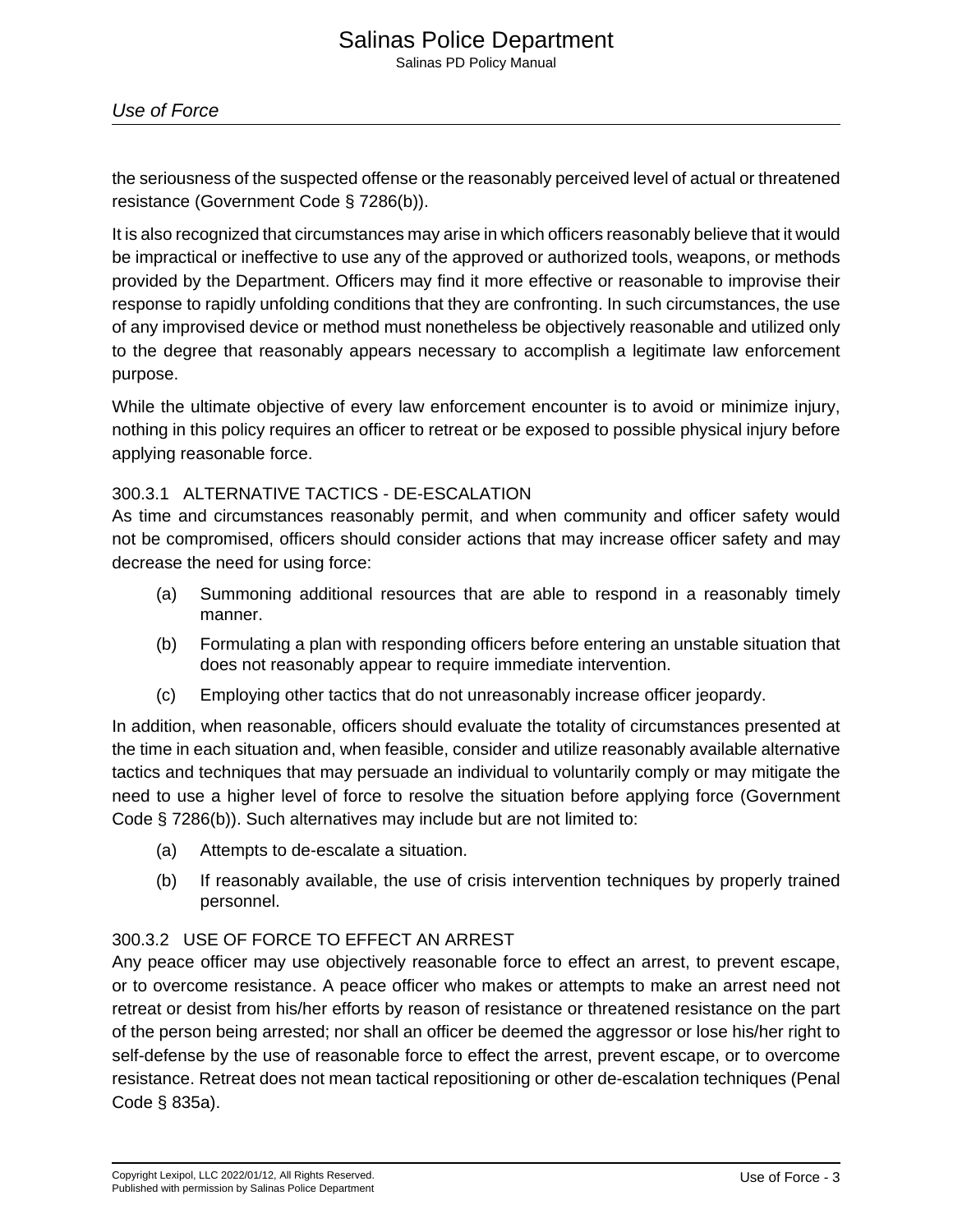# 300.3.3 FACTORS USED TO DETERMINE THE REASONABLENESS OF FORCE

When determining whether to apply force and evaluating whether an officer has used reasonable force, a number of factors should be taken into consideration, as time and circumstances permit (Government Code § 7286(b)). These factors include but are not limited to:

- (a) The apparent immediacy and severity of the threat to officers or others (Penal Code § 835a).
- (b) The conduct of the individual being confronted, as reasonably perceived by the officer at the time (Penal Code § 835a).
- (c) Officer/subject factors (age, size, relative strength, skill level, injuries sustained, level of exhaustion or fatigue, the number of officers available vs. subjects).
- (d) The conduct of the involved officer leading up to the use of force (Penal Code § 835a).
- (e) The effects of suspected drugs or alcohol.
- (f) The individual's apparent mental state or capacity (Penal Code § 835a).
- (g) The individual's apparent ability to understand and comply with officer commands (Penal Code § 835a).
- (h) Proximity of weapons or dangerous improvised devices.
- (i) The degree to which the subject has been effectively restrained and his/her ability to resist despite being restrained.
- (j) The availability of other reasonable and feasible options and their possible effectiveness (Penal Code § 835a).
- (k) Seriousness of the suspected offense or reason for contact with the individual prior to and at the time force is used.
- (l) Training and experience of the officer.
- (m) Potential for injury to officers, suspects, bystanders, and others.
- (n) Whether the person appears to be resisting, attempting to evade arrest by flight, or is attacking the officer.
- (o) The risk and reasonably foreseeable consequences of escape.
- (p) The apparent need for immediate control of the subject or a prompt resolution of the situation.
- (q) Whether the conduct of the individual being confronted no longer reasonably appears to pose an imminent threat to the officer or others.
- (r) Prior contacts with the subject or awareness of any propensity for violence.
- (s) Any other exigent circumstances.

#### 300.3.4 PAIN COMPLIANCE TECHNIQUES

Pain compliance techniques may be effective in controlling a physically or actively resisting individual. Officers may only apply those pain compliance techniques for which they have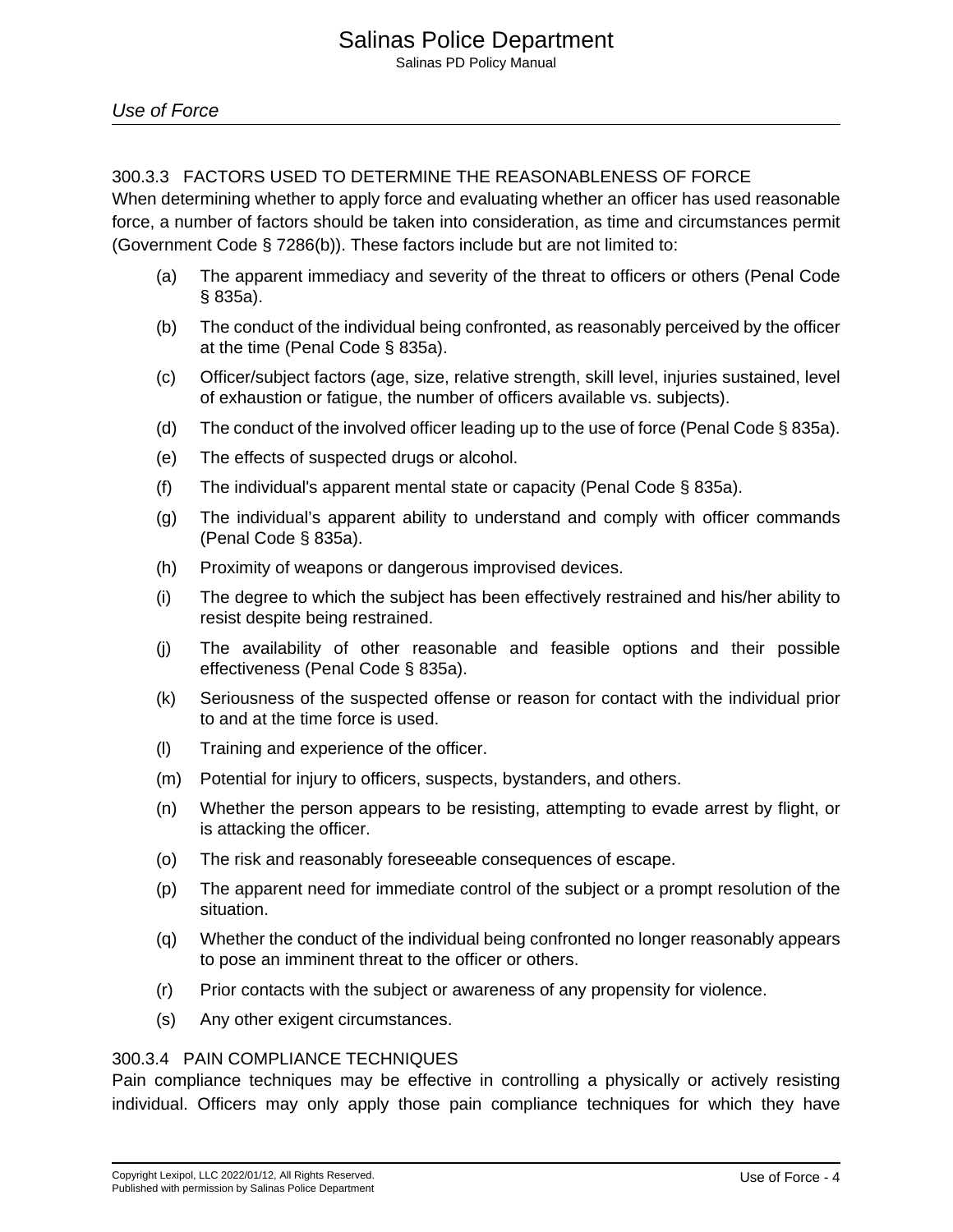Salinas PD Policy Manual

successfully completed department-approved training. Officers utilizing any pain compliance technique should consider:

- (a) The degree to which the application of the technique may be controlled given the level of resistance.
- (b) Whether the person can comply with the direction or orders of the officer.
- (c) Whether the person has been given sufficient opportunity to comply.

The application of any pain compliance technique shall be discontinued once the officer determines that compliance has been achieved.

# 300.3.5 RESTRICTIONS ON THE USE OF CAROTID CONTROL HOLD

Officers of this department are not authorized to use a carotid restraint hold. A carotid restraint means a vascular neck restraint or any similar restraint, hold, or other defensive tactic in which pressure is applied to the sides of a person's neck that involves a substantial risk of restricting blood flow and may render the person unconscious in order to subdue or control the person (Government Code § 7286.5).

# 300.3.6 RESTRICTIONS ON THE USE OF A CHOKE HOLD

Officers of this department are not authorized to use a choke hold. A choke hold means any defensive tactic or force option in which direct pressure is applied to a person's trachea or windpipe (Government Code § 7286.5).

# 300.3.7 ADDITIONAL RESTRICTIONS

Terms such as "positional asphyxia," "restraint asphyxia," and "excited delirium" continue to remain the subject of debate among experts and medical professionals, are not universally recognized medical conditions, and frequently involve other collateral or controlling factors such as narcotics or alcohol influence, or pre-existing medical conditions. While it is impractical to restrict an officer's use of reasonable control methods when attempting to restrain a combative individual, officers are not authorized to use any restraint or transportation method which might unreasonably impair an individual's breathing or respiratory capacity for a period beyond the point when the individual has been adequately and safely controlled. Once controlled, the individual should be placed into a recovery position (e.g., supine or seated) and monitored for signs of medical distress (Government Code § 7286.5).

# 300.3.8 USE OF FORCE TO SEIZE EVIDENCE

In general, officers may use reasonable force to lawfully seize evidence and to prevent the destruction of evidence. However, officers are discouraged from using force solely to prevent a person from swallowing evidence or contraband. In the instance when force is used, officers should not intentionally use any technique that restricts blood flow to the head, restricts respiration or which creates a reasonable likelihood that blood flow to the head or respiration would be restricted. Officers are encouraged to use techniques and methods taught by the Salinas Police Department for this specific purpose.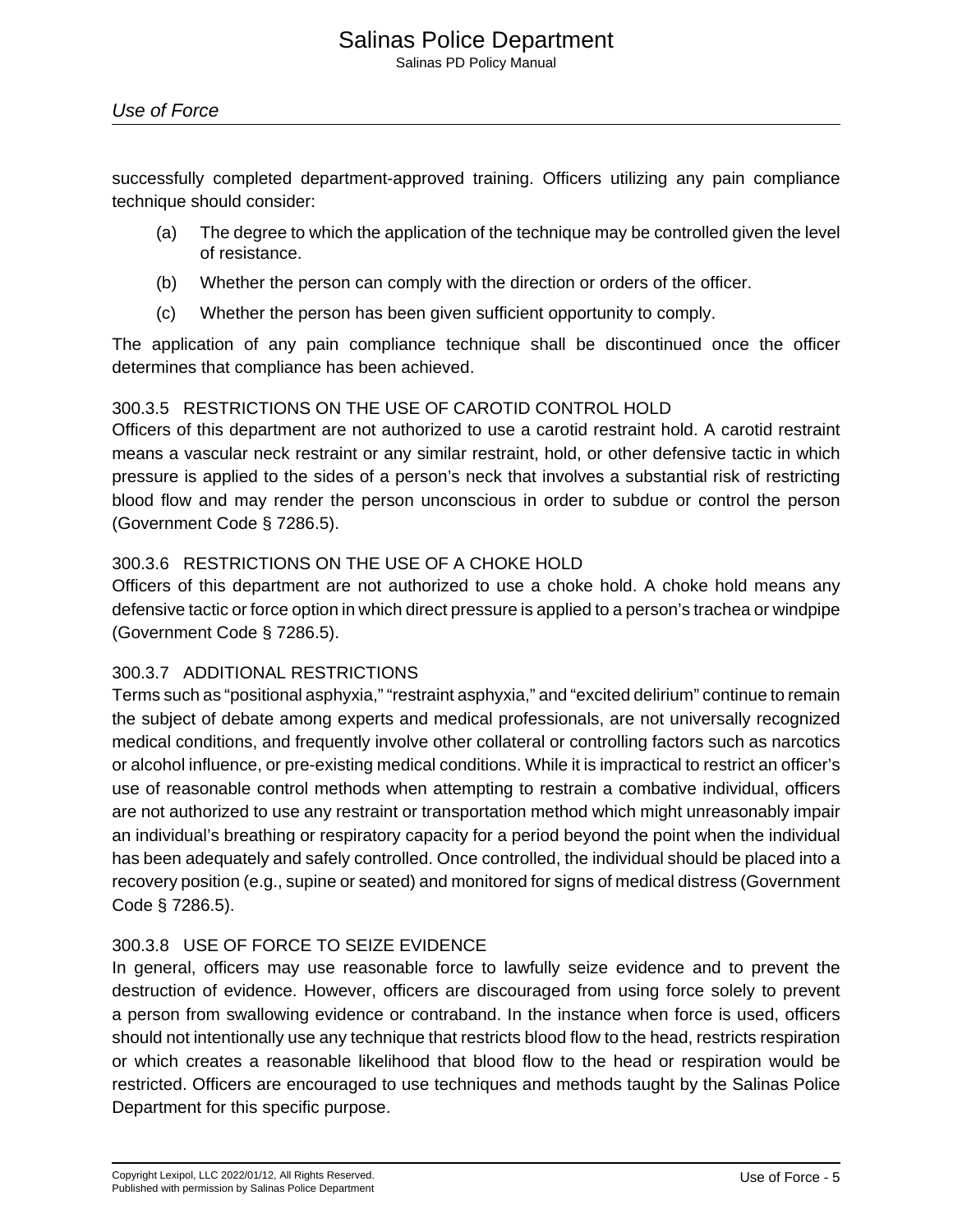# **300.4 DEADLY FORCE APPLICATIONS**

Where feasible, the officer shall, prior to the use of deadly force, make reasonable efforts to identify him/herself as a peace officer and to warn that deadly force may be used, unless the officer has objectively reasonable grounds to believe the person is aware of those facts (Penal Code 835a).

If an objectively reasonable officer would consider it safe and feasible to do so under the totality of the circumstances, officers shall evaluate and use other reasonably available resources and techniques when determining whether to use deadly force. To the extent that it is reasonably practical, officers should consider their surroundings and any potential risks to bystanders prior to discharging a firearm (Government Code § 7286(b)).

The use of deadly force is only justified when the officer reasonably believes it is necessary in the following circumstances (Penal Code § 835a):

- (a) An officer may use deadly force to protect him/herself or others from what he/she reasonably believes is an imminent threat of death or serious bodily injury to the officer or another person.
- (b) An officer may use deadly force to apprehend a fleeing person for any felony that threatened or resulted in death or serious bodily injury, if the officer reasonably believes that the person will cause death or serious bodily injury to another unless immediately apprehended.

Officers shall not use deadly force against a person based on the danger that person poses to him/ herself, if an objectively reasonable officer would believe the person does not pose an imminent threat of death or serious bodily injury to the officer or to another person (Penal Code § 835a).

An "imminent" threat of death or serious bodily injury exists when, based on the totality of the circumstances, a reasonable officer in the same situation would believe that a person has the present ability, opportunity, and apparent intent to immediately cause death or serious bodily injury to the officer or another person. An officer's subjective fear of future harm alone is insufficient as an imminent threat. An imminent threat is one that from appearances is reasonably believed to require instant attention (Penal Code § 835a).

# 300.4.1 SHOOTING AT OR FROM MOVING VEHICLES

Shots fired at or from a moving vehicle are rarely effective and may involve additional considerations and risks. When feasible, officers should take reasonable steps to move out of the path of an approaching vehicle instead of discharging their firearm at the vehicle or any of its occupants. An officer should only discharge a firearm at a moving vehicle or its occupants when the officer reasonably believes there are no other reasonable means available to avert the imminent threat of the vehicle, or if deadly force other than the vehicle is directed at the officer or others (Government Code § 7286(b)).

Officers should not shoot at any part of a vehicle in an attempt to disable the vehicle.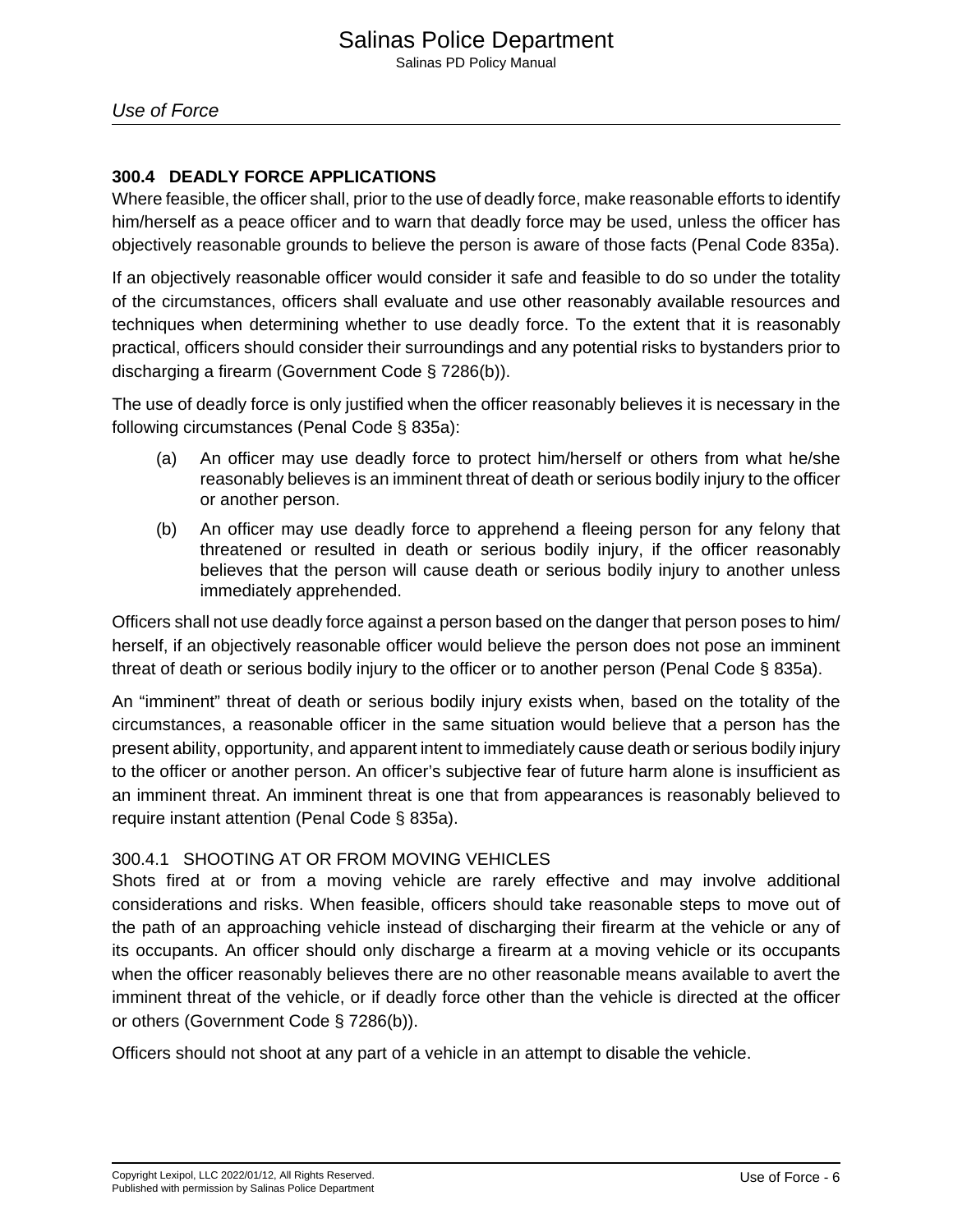# 300.4.2 DISPLAYING OF FIREARMS

Given that individuals might perceive the display of a firearm as a potential application of force, officers should carefully evaluate each tactical situation and use sound discretion when drawing a firearm in public by considering the following guidelines (Government Code § 7286(b)):

- (a) If the officer does not initially perceive a threat but reasonably believes that the potential for such threat exists, firearms should generally be kept in the low-ready or other position not directed toward an individual.
- (b) If the officer reasonably believes that a threat exists based on the totality of circumstances presented at the time (e.g., high-risk stop, tactical entry, armed encounter), firearms may be directed toward such threat until the officer no longer perceives such threat.

Once it is reasonably safe to do so, officers should carefully secure all firearms.

# **300.5 REPORTING THE USE OF FORCE**

Any use of force by a member of this department shall be documented promptly, completely, and accurately in an appropriate report, depending on the nature of the incident. The officer should articulate the factors perceived and why he/she believed the use of force was reasonable under the circumstances. To collect data for purposes of training, resource allocation, analysis, and related purposes, the Department may require the completion of additional report forms, as specified in department policy, procedure, or law. See the Report Preparation Policy for additional circumstances that may require documentation.

# 300.5.1 NOTIFICATION TO SUPERVISORS

Any use of force by an officer shall be reported immediately to a supervisor, including but not limited to the following circumstances (Penal Code § 832.13):

- (a) The application caused a visible injury.
- (b) The application would lead a reasonable officer to conclude that the individual may have experienced more than momentary discomfort.
- (c) The individual subjected to the force complained of injury or continuing pain.
- (d) The individual indicates intent to pursue litigation.
- (e) Any application of a TASER device or control device.
- (f) Any application of a restraint device other than handcuffs, shackles, or belly chains.
- (g) The individual subjected to the force was rendered unconscious.
- (h) An individual was struck or kicked.
- (i) An individual alleges unreasonable force was used or that any of the above has occurred.

As used in this subsection, "immediately" means as soon as it is safe and feasible to do so.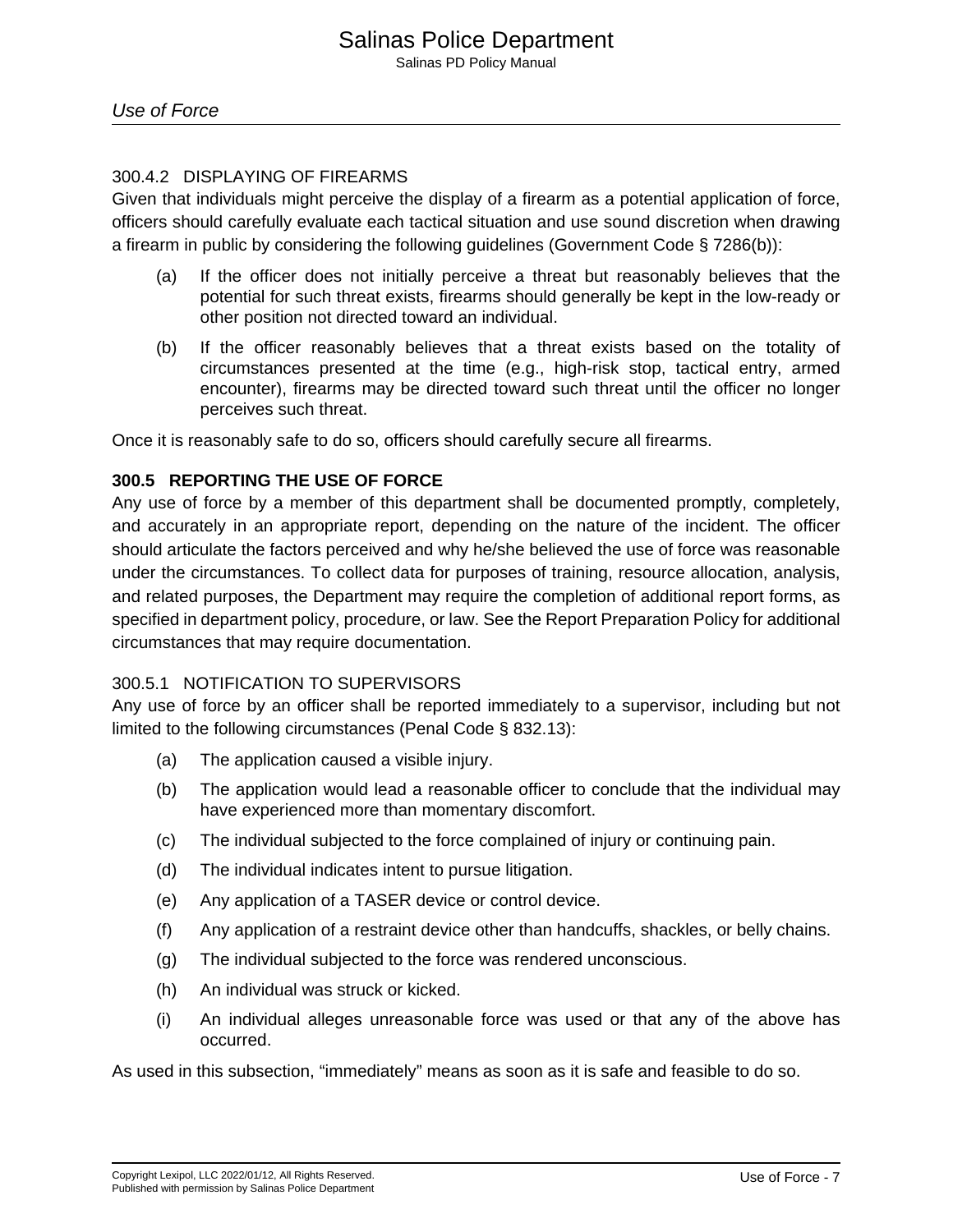Use of Force

# 300.5.2 REPORTING TO CALIFORNIA DEPARTMENT OF JUSTICE

Statistical data regarding all officer-involved shootings and incidents involving use of force resulting in serious bodily injury is to be reported to the California Department of Justice as required by Government Code § 12525.2. See the Records Unit Policy.

# **300.6 MEDICAL CONSIDERATION**

Once it is reasonably safe to do so, properly trained officers should promptly provide or procure medical assistance for any person injured or claiming to have been injured in a use of force incident (Government Code § 7286(b)).

Prior to booking or release, medical assistance shall be obtained for any person who exhibits signs of physical distress, who has sustained visible injury, expresses a complaint of injury or continuing pain, or who was rendered unconscious. Any individual exhibiting signs of physical distress after an encounter should be continuously monitored until he/she can be medically assessed.

Based upon the officer's initial assessment of the nature and extent of the subject's injuries, medical assistance may consist of examination by fire personnel, paramedics, hospital staff, or medical staff at the jail. If any such individual refuses medical attention, such a refusal shall be fully documented in related reports and, whenever practicable, should be witnessed by another officer and/or medical personnel. If a recording is made of the contact or an interview with the individual, any refusal should be included in the recording, if possible.

The on-scene supervisor or, if the on-scene supervisor is not available, the primary handling officer shall ensure that any person providing medical care or receiving custody of a person following any use of force is informed that the person was subjected to force. This notification shall include a description of the force used and any other circumstances the officer reasonably believes would be potential safety or medical risks to the subject (e.g., prolonged struggle, extreme agitation, impaired respiration).

Persons who exhibit extreme agitation, violent irrational behavior accompanied by profuse sweating, extraordinary strength beyond their physical characteristics and imperviousness to pain (sometimes called "excited delirium"), or who require a protracted physical encounter with multiple officers to be brought under control, may be at an increased risk of sudden death. Calls involving these persons should be considered medical emergencies. Officers who reasonably suspect a medical emergency should request medical assistance as soon as practicable and have medical personnel stage away if appropriate.

See the Medical Aid and Response Policy for additional guidelines.

# **300.7 SUPERVISOR RESPONSIBILITY**

A supervisor should respond to any reported use of force, if reasonably available. The responding supervisor is expected to (Government Code § 7286(b)):

(a) Obtain the basic facts from the involved officers. Absent an allegation of misconduct or excessive force, this will be considered a routine contact in the normal course of duties.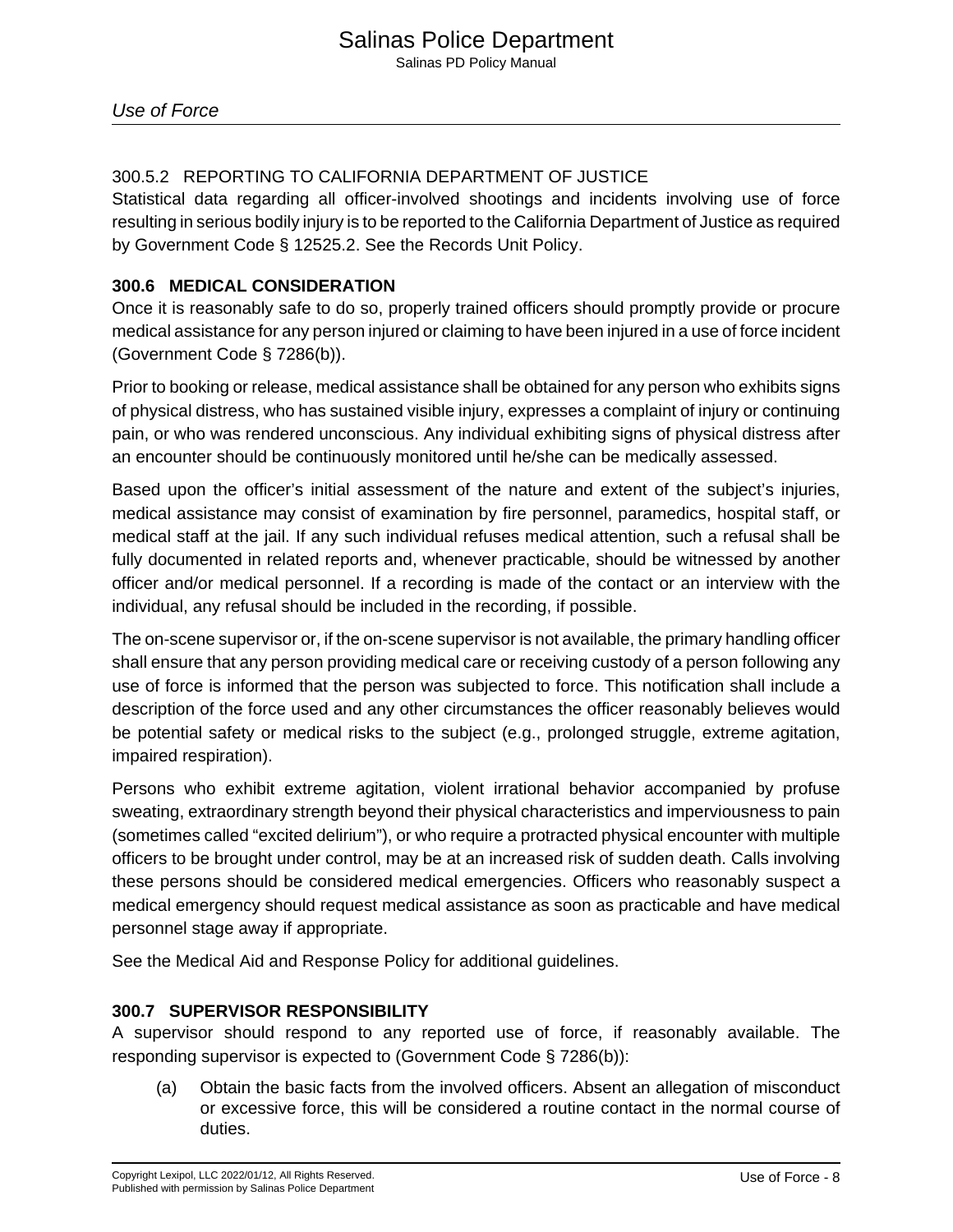- (b) Ensure that any injured parties are examined and treated.
- (c) When possible, separately obtain a recorded interview with the subject upon whom force was applied. If this interview is conducted without the person having voluntarily waived his/her Miranda rights, the following shall apply:
	- 1. The content of the interview should not be summarized or included in any related criminal charges.
	- 2. The fact that a recorded interview was conducted should be documented in a property or other report.
	- 3. The recording of the interview should be distinctly marked for retention until all potential for civil litigation has expired.
- (d) Once any initial medical assessment has been completed or first aid has been rendered, ensure that photographs have been taken of any areas involving visible injury or complaint of pain, as well as overall photographs of uninjured areas. These photographs should be retained until all potential for civil litigation has expired.
- (e) Identify any witnesses not already included in related reports.
- (f) Review and approve all related reports.
- (g) Determine if there is any indication that the subject may pursue civil litigation.
	- 1. If there is an indication of potential civil litigation, the supervisor should complete and route a notification of a potential claim through the appropriate channels.
- (h) Evaluate the circumstances surrounding the incident and initiate an administrative investigation if there is a question of policy non-compliance or if for any reason further investigation may be appropriate.

In the event that a supervisor is unable to respond to the scene of an incident involving the reported application of force, the supervisor is still expected to complete as many of the above items as circumstances permit.

# 300.7.1 WATCH COMMANDER RESPONSIBILITY

The Watch Commander shall review each use of force by any personnel within his/her command to ensure compliance with this policy.

# 300.7.2 ADMINISTRATIVE REVIEW

The purpose of this section is to ensure each reportable use of force is evaluated by a member of Executive Staff to ensure sworn members of the Salinas Police Department are following the law, department policy, and best practice. Each reportable use of force will be investigated by a supervisor. Once the initial investigation is complete, the supervisor will document it on the appropriate form and route it to the reviewing department members as follows:

- Lead Firearms instructor or designee.
- Lead Defensive Tactics instructor or designee.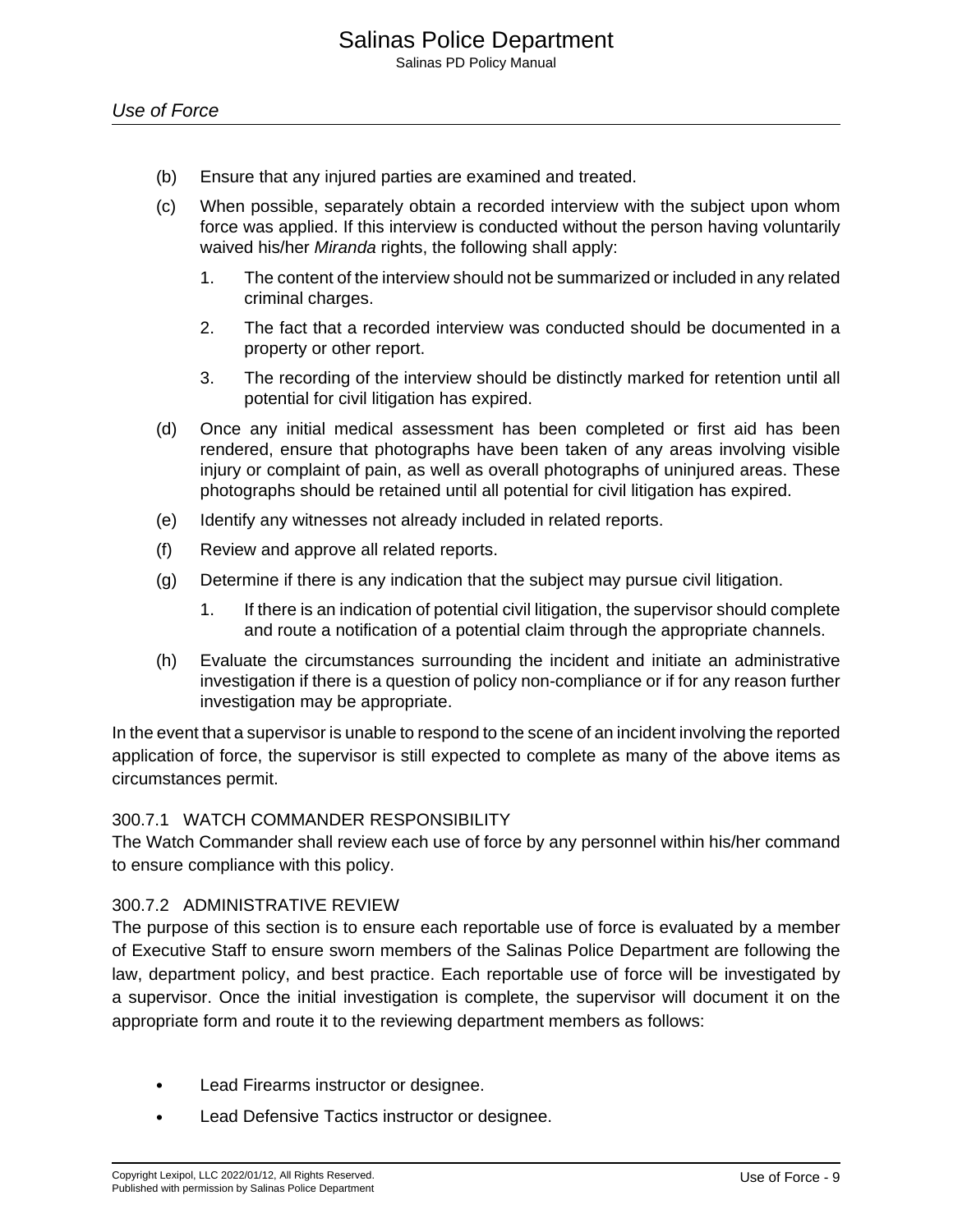Salinas PD Policy Manual

- Lead Officer Safety instructor or designee.
- K-9 supervisor if a canine was involved in the application of force.
- The involved employee's Division Commander or other Police Commander as determined by the employee's Division Chief.
- Personnel and Training unit supervisor.
- Designated Executive Staff member.
- Internal Affairs supervisor.

Each reviewer will consider the totality of circumstances and reasonable officer standard when determining if the force used was appropriate, within policy, and lawful. Any application of force that does not meet this standard, or other circumstances surrounding the use of force involving a department member, that contributed to, or increased the likelihood of an undesirable outcome, should be identified by reviewing personnel and brought to the attention of the reviewing Executive Staff member with a recommendation for corrective action. Examples of corrective action include, training, remedial training, and/ or discipline.

# **300.8 USE OF FORCE COMPLAINTS**

The receipt, processing, and investigation of civilian complaints involving use of force incidents should be handled in accordance with the Personnel Complaints Policy (Government Code § 7286(b)).

# **300.9 TRAINING**

Officers, investigators, and supervisors will receive periodic training on this policy and demonstrate their knowledge and understanding (Government Code § 7286(b)).

Subject to available resources, the Training Sergeant should ensure that officers receive periodic training on de-escalation tactics, including alternatives to force.

Training should also include (Government Code § 7286(b)):

- (a) Guidelines regarding vulnerable populations, including but not limited to children, elderly persons, pregnant individuals, and individuals with physical, mental, and developmental disabilities.
- (b) Training courses required by and consistent with POST guidelines set forth in Penal Code § 13519.10.

See the Training Policy for restrictions relating to [officers/deputies] who are the subject of a sustained use of force complaint.

# **300.10 USE OF FORCE ANALYSIS**

At least annually, the Field Operations Division Chief should prepare an analysis report on use of force incidents. The report should be submitted to the Chief of Police. The report should not contain the names of officers, suspects or case numbers, and should include: